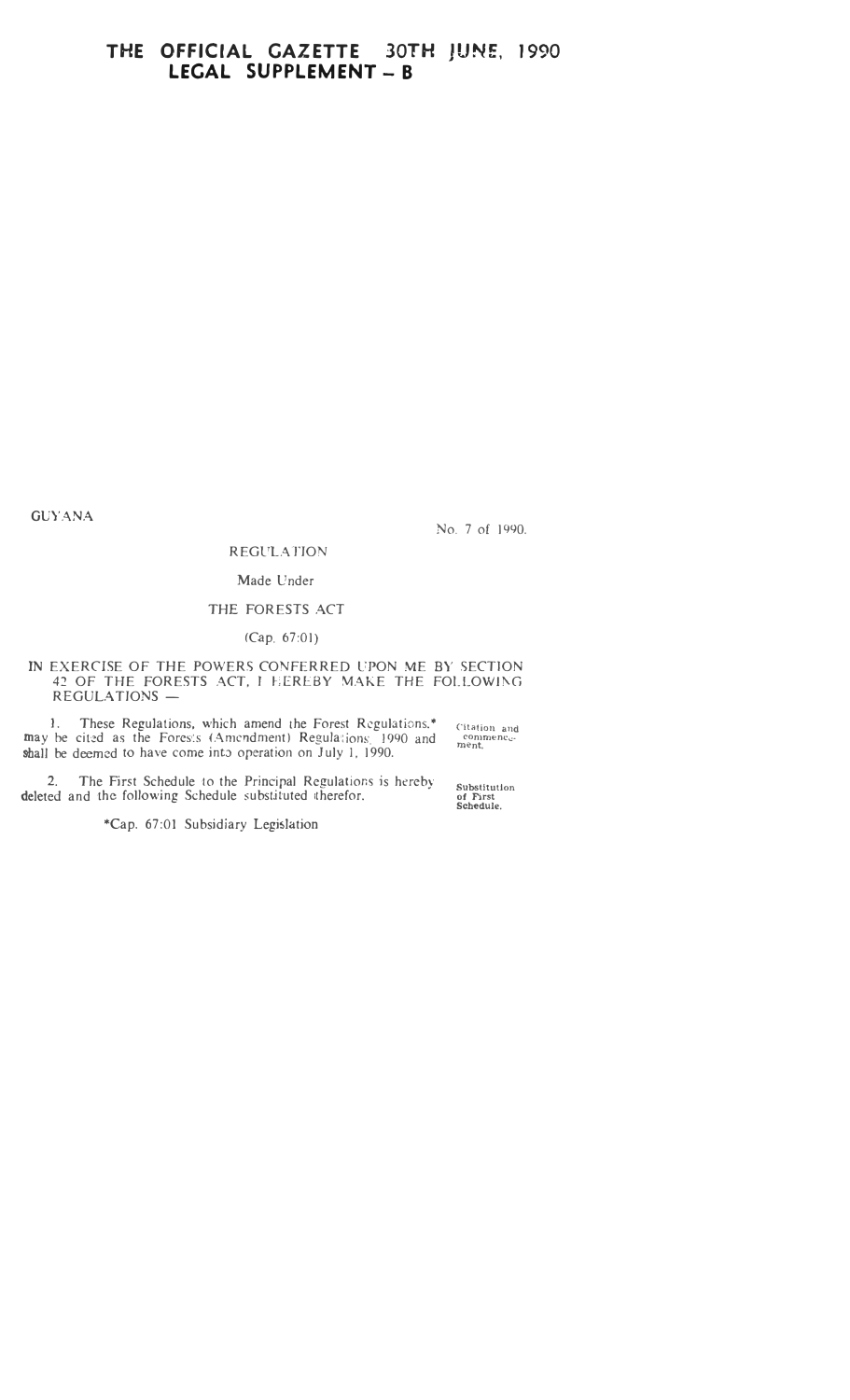#### FIRST SCHEDULF

#### PART I

#### CLASSIFICATION OF TIMBERS

| <b>Classification</b>                                                     | <b>Present Rate</b>         | Proposed Rate                |  |  |  |
|---------------------------------------------------------------------------|-----------------------------|------------------------------|--|--|--|
| SPECIAL CATEGORY \$1.50 per cu ft                                         | Hoppus                      | \$2.00 per cu. ft.<br>Hoppus |  |  |  |
| Greenheart<br>Brown Silverballi<br>Purpleheart<br>Red Cedar<br>Letterwood |                             |                              |  |  |  |
| <b>CLASS I</b>                                                            | $$1.00$ per cu fu<br>Hoppus | \$1.34 per cu ft.<br>Hoppus  |  |  |  |
| <b>Bulletwood</b>                                                         | o s                         | o a                          |  |  |  |
| Crabwood<br>Yellow Silverballi<br>Itikiboroballi<br>Locust                | é di                        | o di                         |  |  |  |
| Tatabu<br>Determa                                                         | 0p                          | o a                          |  |  |  |
| Wamara<br>Kabukalli<br>Shibadan<br>Tauroniro                              | o a                         | o a                          |  |  |  |
| Manniballi<br>Washiba<br>Hakia                                            | o a                         | e o                          |  |  |  |
| <b>CLASS II</b>                                                           | 80c. per cu fi<br>Hoppus    | \$1.00 per cu. ft.<br>Hoppus |  |  |  |
| Baromalli                                                                 | s s                         | ٥ø                           |  |  |  |
| Dalli<br>Dukali                                                           |                             | o a                          |  |  |  |
| Kereti Silverballi<br>Kurahara<br>Suya                                    | ø١                          | o a                          |  |  |  |
| Wabaima<br> u <br>Simarupa                                                | H                           | 99                           |  |  |  |
| Korohoro<br>Aromata<br>Baradan                                            | e di                        | and .                        |  |  |  |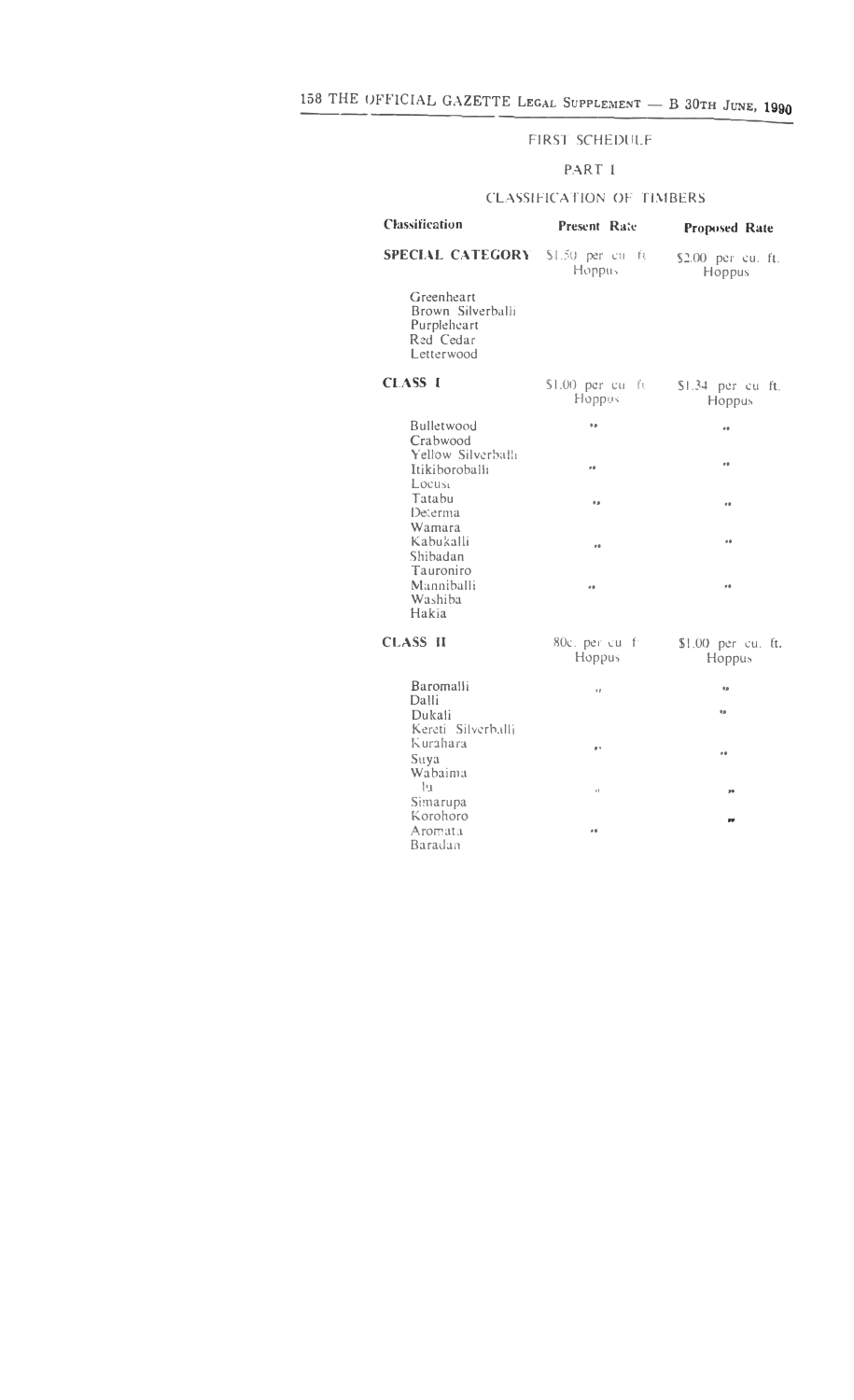#### **CLASS II (Cont'd)**

| EASS II (Cont'd) |      |     |
|------------------|------|-----|
| Ubudi            | 0.0  | 0.0 |
| Kirikaua         |      |     |
| Kurokai          |      | æв  |
| Moporokon        | p S  | 99  |
| Mora             |      | o o |
| Morabukea        |      |     |
| Hububalli        | e di |     |
| Monkey Pot       |      | 0.8 |
| Manni            |      |     |
| Pakuri           |      |     |
| Yururu (Yarula)  | o a  | p p |

| <b>CLASS III</b>                                                                     | 50c. per cu. ft.<br>Hoppus                                        | 63c, per cu. ft.<br>Hoppus                                                         |
|--------------------------------------------------------------------------------------|-------------------------------------------------------------------|------------------------------------------------------------------------------------|
| <b>Burada</b><br>Duka<br>Dukaria                                                     | o di<br>$^{\circ}$                                                | e a                                                                                |
| Fukadi<br>Inyak<br>Limonaballi                                                       | e a                                                               | 0.0                                                                                |
| Muneridan<br>Suradan                                                                 | e di                                                              | o a                                                                                |
| V'hite Cedar<br>Wallaba<br>Futui                                                     | o di                                                              |                                                                                    |
| Halchiballi<br>Maiariballi<br>Huruasa                                                | 98                                                                | o a                                                                                |
| Iteballi<br>Couriballi<br>Kakaralli<br>Kauta ()                                      | o a                                                               | o a                                                                                |
| Kautaballi<br>Korohoro<br>Kuyana                                                     | e a                                                               | 98                                                                                 |
| Maho<br>Warakaioro                                                                   | e a                                                               | o a                                                                                |
| Other specie not listed<br>in Special Category<br>Class I. Class II and<br>Class III |                                                                   |                                                                                    |
| Sawpit Lumber                                                                        |                                                                   |                                                                                    |
| Special Category<br>Clas: 1<br>Class II<br>$Class$ $III$                             | 30c. per hm.<br>20c. per b.m<br>$15c$ . per $b.m$<br>10c. per b.m | $40c$ , per $h.m$ .<br>27c per b.m.<br>$20c$ . $per$<br>b.m.<br>$14c.$ per<br>b.m. |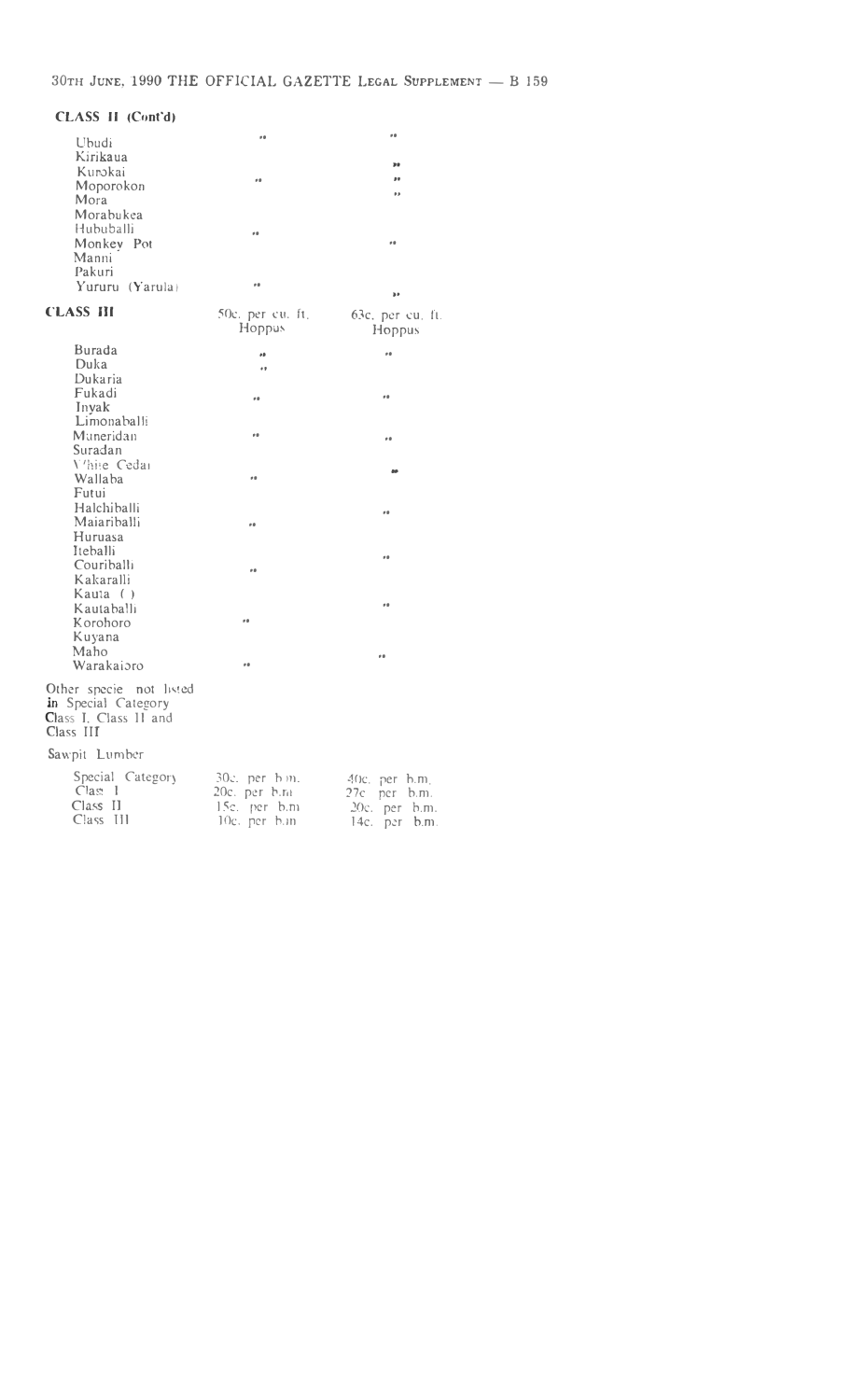#### CLASS III (Cont'd)

| Shingles                      | 3c. per piece        | 4c. per piece         |
|-------------------------------|----------------------|-----------------------|
| (Hand Split)<br>Paling staves | 6c. per piece        | 8c. per piece         |
| Vat Staves                    | 3c. per piece        | 4c. per piece         |
| Wallaba post                  | 10c. per lin. ft.    | 14c. per lin. ft.     |
| 10 lin. ft. and               |                      |                       |
| under                         |                      |                       |
| Wallaba posts                 | 15c. per lin ft.     | $20c$ , per lin. ft.  |
| over 10 lin. ft.              |                      |                       |
| 50 lin. ft. and               | $$1.00$ per lin ft.  | \$1.34 per lin. ft.   |
| under                         |                      |                       |
| Wallaba pole                  |                      |                       |
| Wallaba poles                 | $$1.20$ per lin. ft. | \$1.60 per $lin.$ ft. |
| over 50 lin. ft.              |                      |                       |
| Spars                         | 8c. per lin. ft.     | 11c. per lin. ft.     |
| Wattles                       | 25c. per piece       | 34c. per piece        |
| Charcoal                      | $2.5c$ . per $1b$ .  | 4c. per lb.           |
| Firewood                      | \$7.50 per cord      | $$10.00$ per cord     |
| Greenheart piles              | \$2.00 per lin. ft.  | \$2.67 per lin. ft.   |
| 55 lin. ft. and               |                      |                       |
| under                         |                      |                       |
| Greenheart niles              | \$3.00 per lin. ft.  | \$4.00 per lin. ft.   |
| over 55 lin. ft.              |                      |                       |
| Kakaralli pil:s               | \$1.00 per lin. ft.  | \$1.34 per lin. ft.   |
| Mangrove Park                 | $5c.$ per $1b.$      | 7c. per lb.           |
| Balata, Rubber,               | $$1.00$ per lb.      | $$1.34$ per lb.       |
| Gums and                      |                      |                       |
| Tonka Beans                   |                      |                       |
| Orchids                       | \$5.00 each          | $$6.67$ each          |
| Exported                      |                      |                       |
| Manicole Palm                 | 25c. per tree        | 7c. per stem          |

#### "NINTH SCHEDULE"

#### **FEES**

#### Table of Fees

The Ninth Schedule to the<br>Principal Regulations is hereby<br>deleted and the following Sche-<br>dule substituted therefor.

| Substitution of Ninth<br>Schedule |  |
|-----------------------------------|--|
|                                   |  |

#### Present Rate Proposed Rate

- 1. For filing any application  $for -$ 
	- (a) State Forest Woodcut-\$50.00 ting Permission \$25.00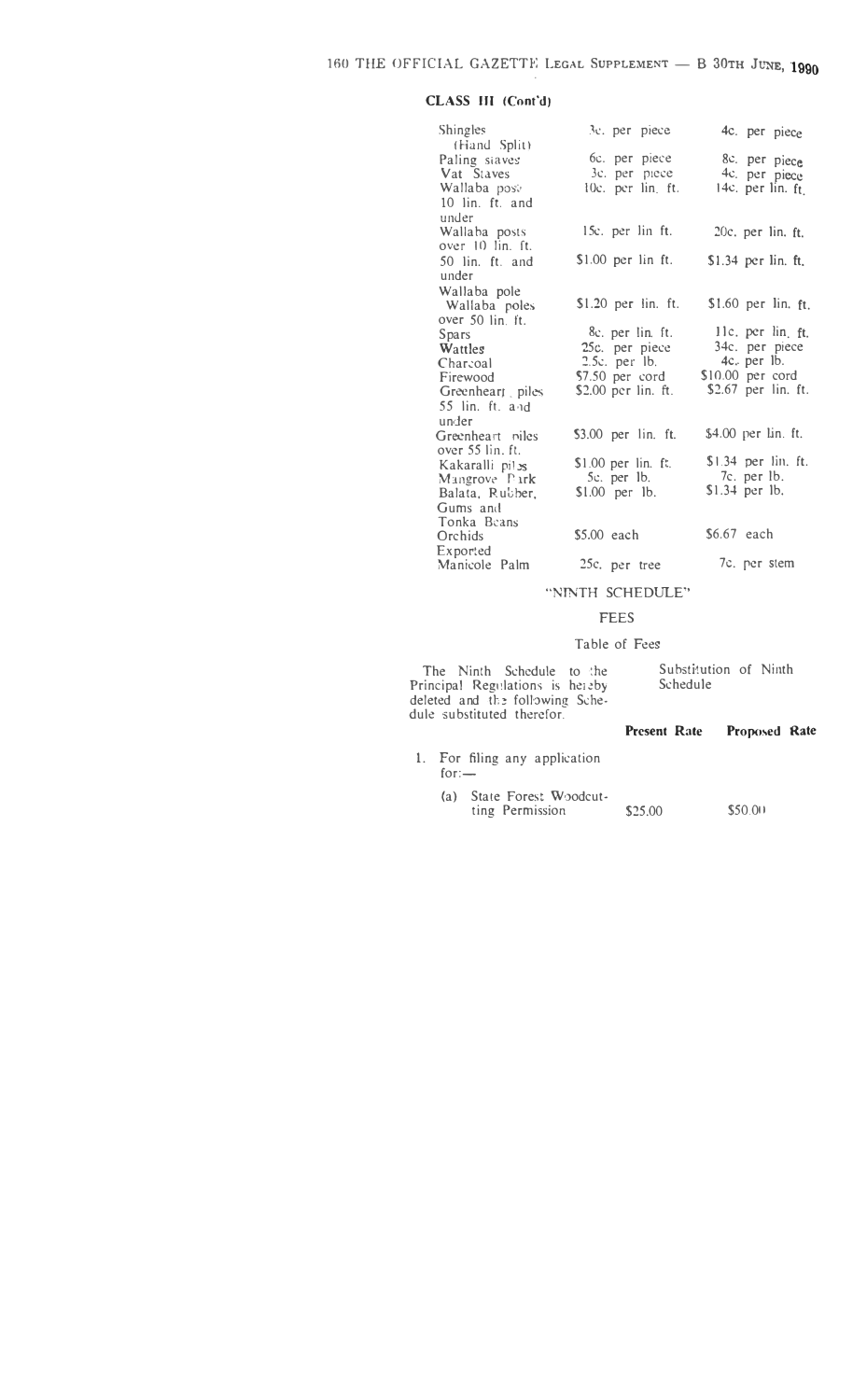# 30TH JUNE, 1990 THE OFFICIAL GAZETTE LEGAL SUPPLEMENT - **B** 161

|         |     |                                                                                              | <b>Present Rate</b>     |       |                  |                  |                | <b>Proposed Rate</b> |
|---------|-----|----------------------------------------------------------------------------------------------|-------------------------|-------|------------------|------------------|----------------|----------------------|
|         |     | (b) Woodcutting Lease<br>(c) Timber Sales                                                    |                         | 25.00 |                  |                  | 50.00          |                      |
|         |     | Agreement<br>(d) Permission to con-<br>struct and use timber                                 |                         | 25.00 |                  |                  | 50.00          |                      |
|         |     | and cart paths<br>(e)<br>Permission to occupy<br>any State Forests for<br>the purpose of de- |                         | 25.00 |                  |                  | 50.00          |                      |
|         |     | positing or storing etc.<br>(f)<br>Charcoal or Firewood                                      |                         | 25.00 |                  |                  | 50.00          |                      |
|         | (g) | Dealer's Licence<br>Timber Dealer's                                                          |                         | 25,00 |                  |                  | 50.00          |                      |
|         |     | Licence<br>(h) Permission to erect a<br>sawmill or to change<br>the location of an ex-       |                         | 25,00 |                  |                  | 50.00          |                      |
|         | (i) | isting sawmill<br>(i)Sawmill Licence<br>Sawpit Licence                                       | 25.00<br>25.00<br>25.00 |       |                  | 50.00            | 50.00<br>50.00 |                      |
| $2^{+}$ |     | For issue of a State Forest<br>Woodcutting Permission:--                                     |                         |       |                  |                  |                |                      |
|         | (a) | not exceeding 1,000<br>acres<br>(b) exceeding 1.000 acres<br>but not exceeding               | free.                   |       |                  | fiee             |                |                      |
|         | (C) | $5,000$ acres<br>exceeding 5001 acres<br>but not exceeding                                   |                         |       | $2c.$ per $acre$ |                  |                | 4c. per acre         |
|         | (d) | 10,000 acres<br>exceeding 10,001 acres<br>but not exceeding                                  |                         |       | 5c. per acre     |                  |                | 10c. per acre        |
|         | (e) | 20,000 acres<br>exceeding 20,000                                                             |                         |       | 8c, per acre     | 16c. per acre    |                |                      |
|         |     | acres                                                                                        |                         |       | $10c$ , per acre | $20c$ , per acre |                |                      |
| 3.      |     | For issue of a Woodcutting<br>lease                                                          | 1,000.00                |       |                  | 1.500.00         |                |                      |
|         |     | 4. For issue of a Timber Sales<br>Agreement                                                  | 3,000.00                |       |                  | 4,150.00         |                |                      |
| 5.      |     | Annual Fees for:-                                                                            |                         |       |                  |                  |                |                      |
|         | (a) | Permission to con-<br>struct and use timber<br>and cart paths in any<br>state forest         | 100.00                  |       |                  | 200.00           |                |                      |